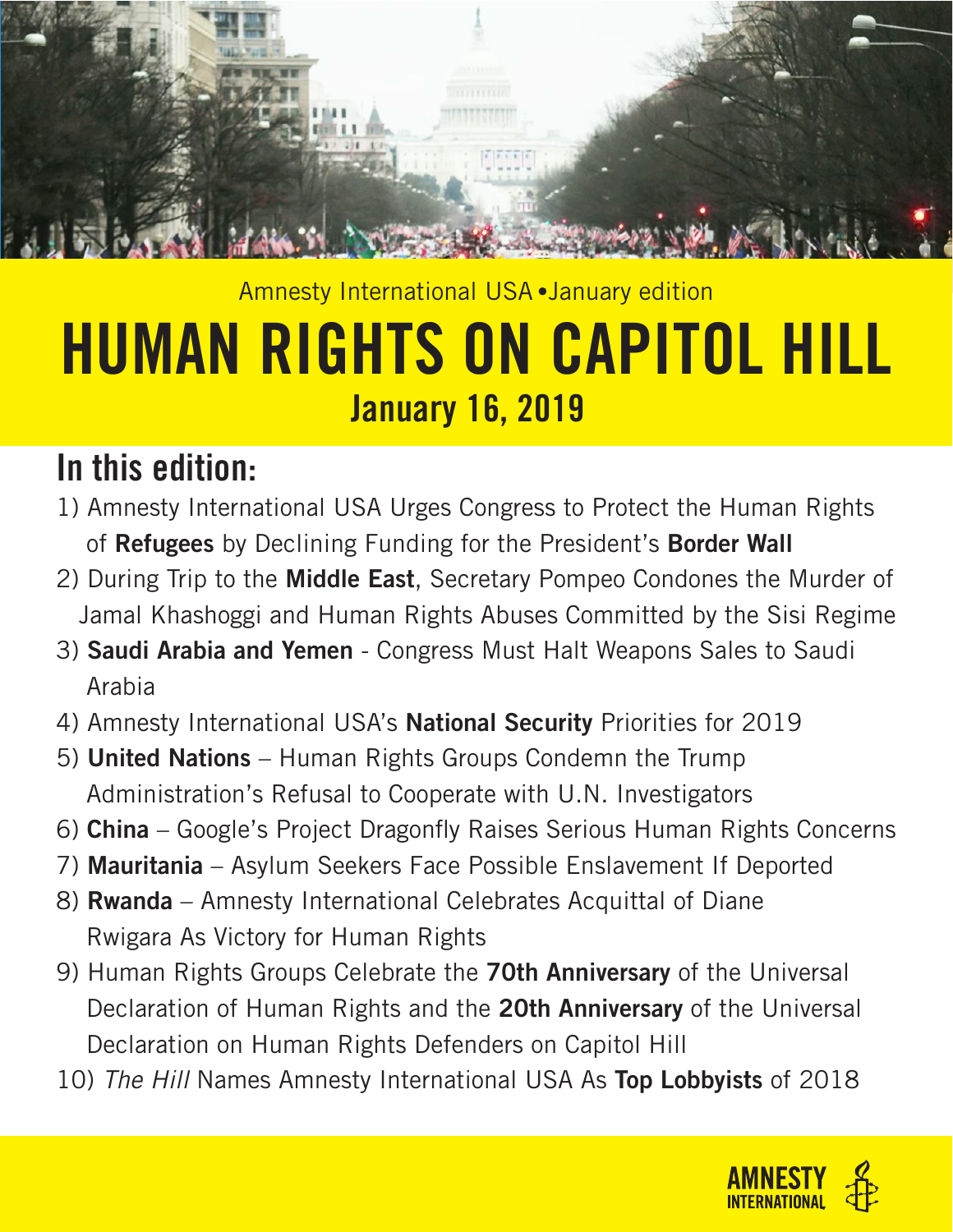# 1) Amnesty International USA Urges Congress to Protect the Human Rights of Refugees by Declining Funding for the President's Border Wall

Amnesty International USA strongly urges Congress not to appropriate any funds for the President's border wall or any additional border militarization that will make it more difficult for asylum seekers to access protection. To provide a fair asylum process, Congress must press the U.S. government to end Remain in Mexico and ensure that asylum seekers are able to promptly and safely request protection in the U.S. without unnecessary delay.

*The Remain in Mexico deal violates international law and endangers thousands of families and children seeking protection.* Instead of entering the U.S., thousands of asylum seekers are being forced to wait in Mexico while their asylum claims are processed. Mexico is not a safe country for all people seeking protection. Many asylum seekers face exploitation, sexual assault, or murder while being forced to wait for extraordinarily long times in northern Mexico.



*Above: On January 8 Amnesty International protested the President's border wall and called on him to create policies that treat families and children with dignity, fairness and respect.* 

#### 2) During Trip to the Middle East, Secretary Pompeo Condones the Murder of Jamal Khashoggi and Human Rights Abuses Committed by the Sisi Regime

On January 9 Secretary of State Mike Pompeo gave a major address in Cairo outlining the administration's Middle Eastern foreign policy. Amnesty International USA sent a letter ahead of Secretary Pompeo's trip calling on him to raise the murder of Jamal Khashoggi and the imprisonment of thou-

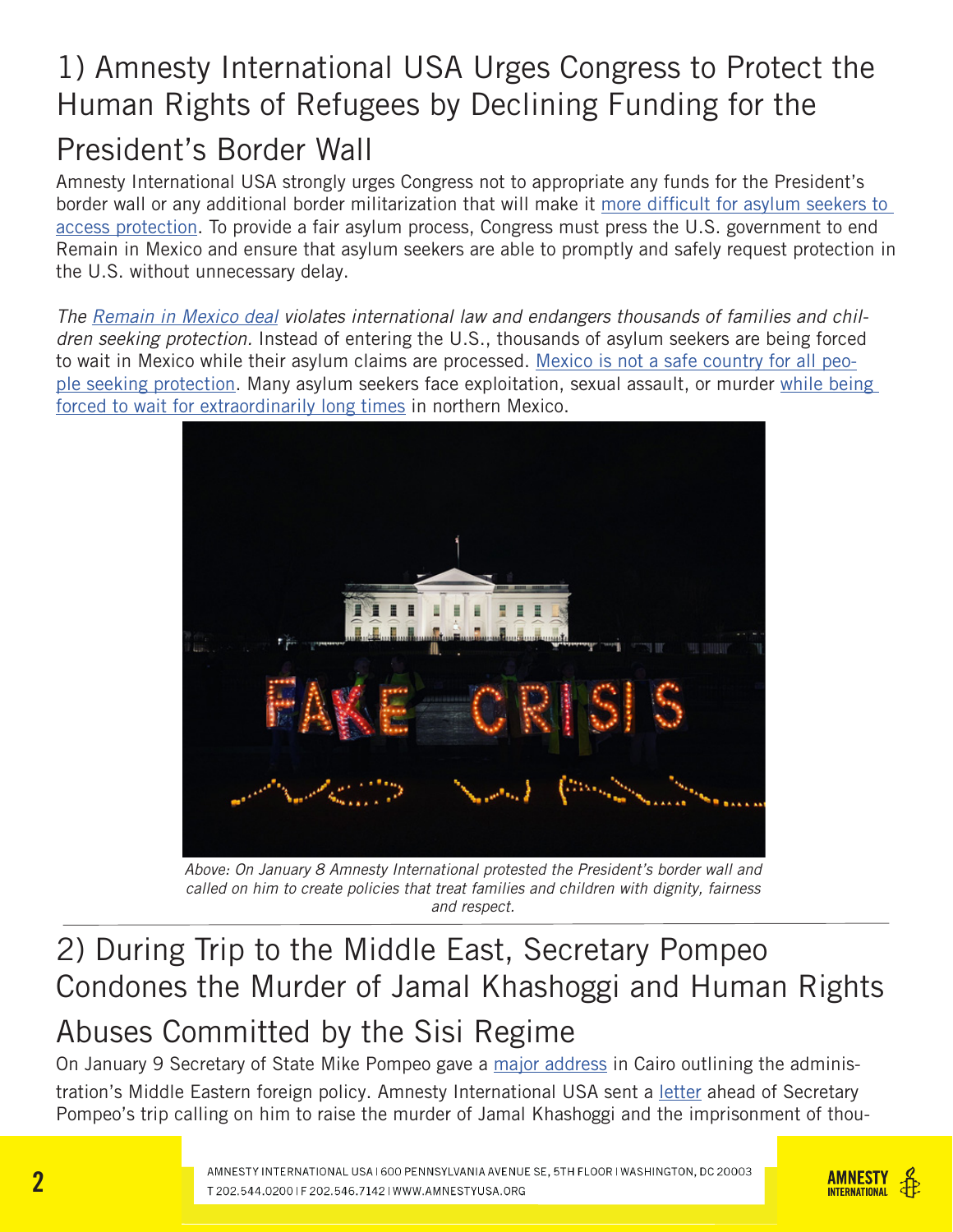sands of other human rights defenders in the Middle East. Amnesty International has called Egypt an "Open-Air Prison for Critics," as people are criminalized for peacefully expressing their opinions. The measures undertaken by Egyptian President Sisi are harsher than anything seen during former President Mubarak's repressive 30-year rule.

### 3) Saudi Arabia and Yemen - Congress Must Halt Weapons Sales to Saudi Arabia

Amnesty International USA urges the Senate to pass The Saudi Arabia Accountability and Yemen Act of 2018 and halt any future weapons sales to Saudi Arabia and the United Arab Emirates. On December 7 members of Amnesty International USA's Board of Directors came to Capitol Hill to lobby Congress to halt weapons sales to Saudi Arabia and to call for a U.N. investigation into the killing of Jamal Khashoggi.



*Above: On December 7 Amnesty International USA board member Terry Rockefeller met with Senator Markey (D-MA).*

#### 4) Amnesty International USA's National Security Priorities for 2019

Amnesty International USA is calling on Congress to 1) cut off assistance to the Saudi coalition that has killed civilians in Yemen; 2) press the Department of Defense to acknowledge civilian causalities caused by its military operations in Syria and demand more oversight over its lethal actions in Yemen, Somalia and Libya; and 3) hold hearings highlighting the problems of indefinite detention in Guantanamo and lift restrictions on transfer for trial and medical treatment.

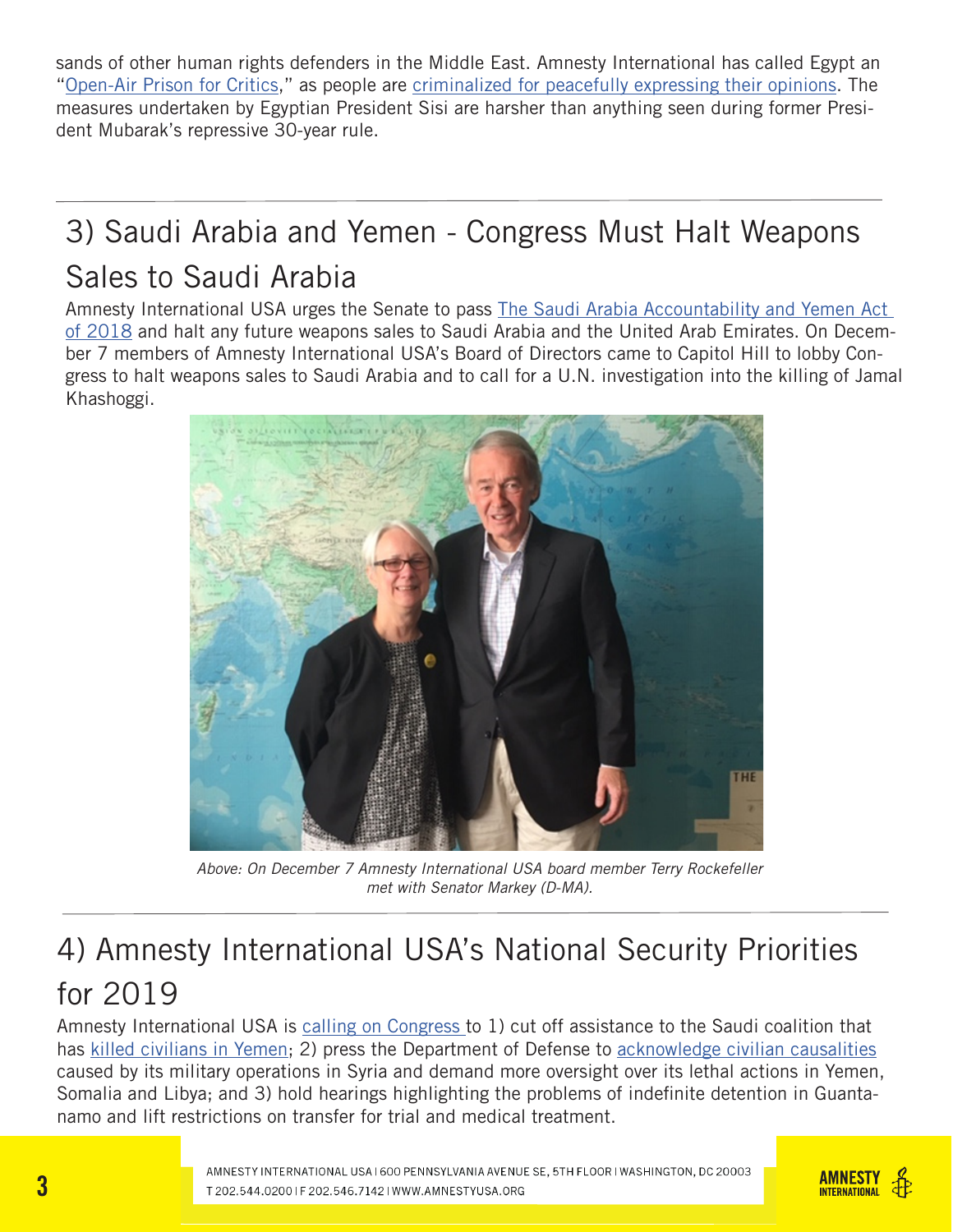# 5) United Nations - Human Rights Groups Condemn the Trump Administration Refusal to Cooperate with U.N. Investi-

#### gators

Responding to a report in *The Guardian* indicating that the State Department has ceased responding to formal queries from United Nations' human rights investigators, Amnesty International USA joined eight other prominent human rights NGOs to urge Secretary Pompeo to cooperate with the Special Rapporteurs. In a separate statement, Amnesty International USA highlighted the important work of the U.N. Special Procedures system and said that the Trump administration's decision would risk providing human rights abusers with an excuse to ignore U.N. investigations into human rights violations throughout the world.

# 6) China - Google's Project Dragonfly Raises Serious Human Rights Concerns

On December 17 Amnesty International USA celebrated reports that Google ended Project Dragonfly. The prototype search engine would have blacklisted search terms like "human rights" and facilitated Chinese authorities in targeting dissidents online. Amnesty led over nine different protests at Google headquarters around the world, joined over 700 Google employees to call on Google to publicly drop Dragonfly, and penned multiple letters with human rights NGOs demanding answers and transparency on the app being developed with China. Amnesty International USA thanks those Members of Congress who raised concerns at the House Judiciary hearing and signed Congressional letters to help achieve this important victory. However, Congress should continue to press Google to publicly commit to never restarting developments on Project Dragonfly.

# 7) Mauritania - Asylum Seekers Face Possible Enslavement If

#### Deported

Despite the backlog in immigration courts amidst the government shutdown, ICE agents continue to detain immigrants, including four Mauritanians who had been allowed to remain in the U.S. with work permits. A 2018 Amnesty International report found that slavery and racial discrimination remain rife in Mauritania. If ICE deports these asylum seekers, they could face possible enslavement back in Mauritania.

# 8) Rwanda - Amnesty International Celebrates Acquittal of Diane Rwigara As Victory for Human Rights

On December 4 the **Lantos Commission held a briefing on human rights and political prisoners in** Rwanda. Adotei Akwei, Amnesty International USA Africa Advocacy Director, testified about Diane Rwigara's case. Just two days after this briefing, Rwigara was acquitted by the High Court in Kigali. After announcing her intention to run for President against incumbent Paul Kagame in 2017, Rwigara faced an online shame and smear campaign before being disqualified. Rwigara and her mother were detained for a year on charges of fraud and inciting insurrection.

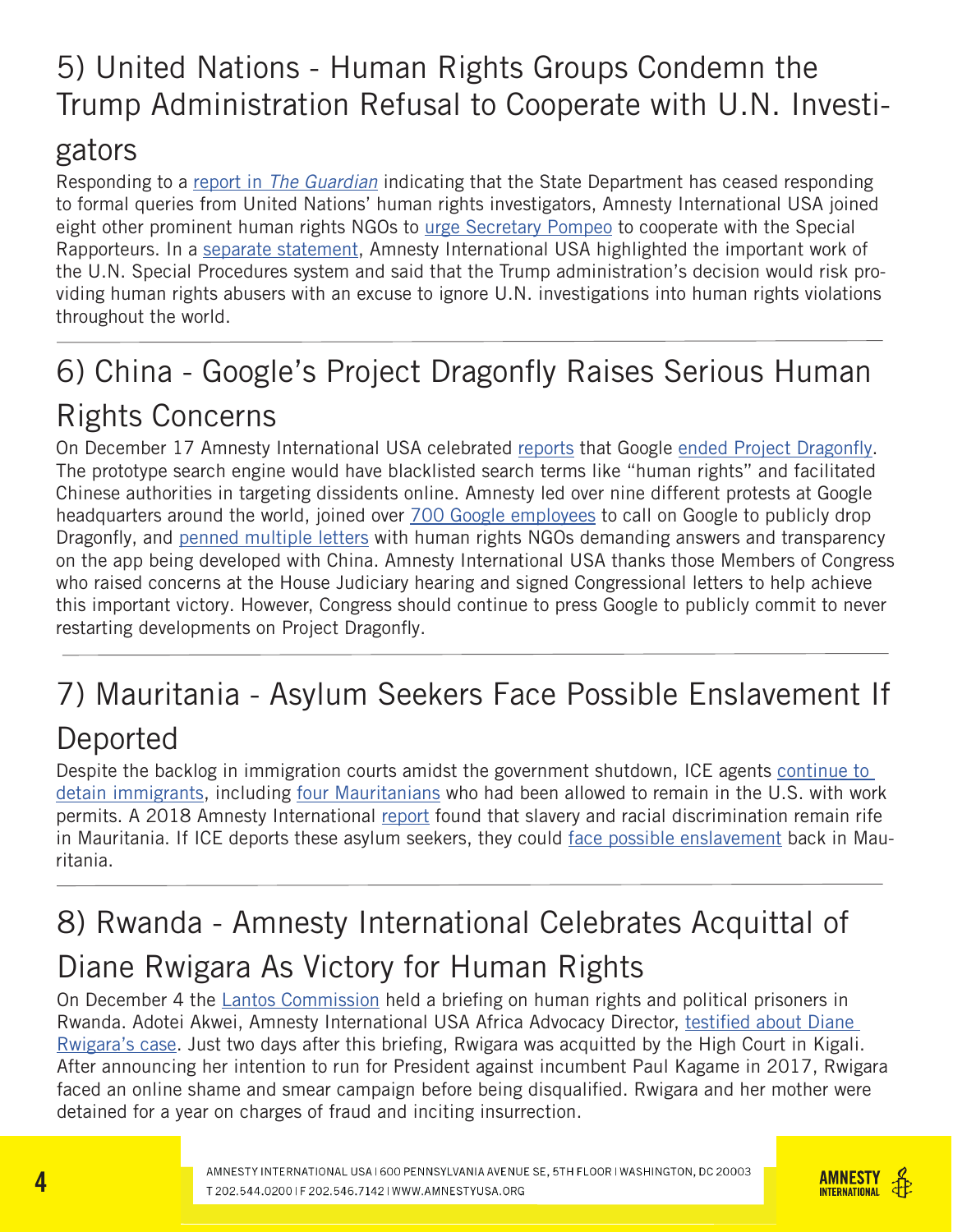#### 9) Human Rights Groups Celebrate the 70th Anniversary of the Universal Declaration of Human Rights and the 20th Anniversary of the Universal Declaration on Human Rights Defenders on Capitol Hill

On December 10 Amnesty International USA co-hosted a briefing and reception commemorating the 20th Anniversary of the Declaration on Human Rights Defenders and the 70th Anniversary of the Universal Declaration of Human Rights. The panel featured the Former UN Special Representative of the Secretary General on the Situation of Human Rights Defenders; and human rights leaders from Myanmar, Yemen, Russia and Columbia. At the reception Senator Coons (D-DE) announced a resolution to establish the John S. McCain III Human Rights Commission.

Dear Nawal. please know we are<br>grateful for your strength<br>and your leadership in

*Above: On December 10 Senator Coons (D-DE) wrote a solidarity card for an Amnesty International Human Rights Defender at the celebration of the 70th Anniversary of the Universal Declaration of Human Rights and 20th Anniversary of the Declaration on Human Rights Defenders.*



*Above: On December 10 Representative Jackson Lee (TX-18) gave remarks on how Congress can support human rights at home and abroad (Amnesty International USA Executive Director Margaret Huang in the background).*

AMNESTY INTERNATIONAL USA I 600 PENNSYLVANIA AVENUE SE, 5TH FLOOR I WASHINGTON, DC 20003 T 202.544.02001F 202.546.71421WWW.AMNESTYUSA.ORG